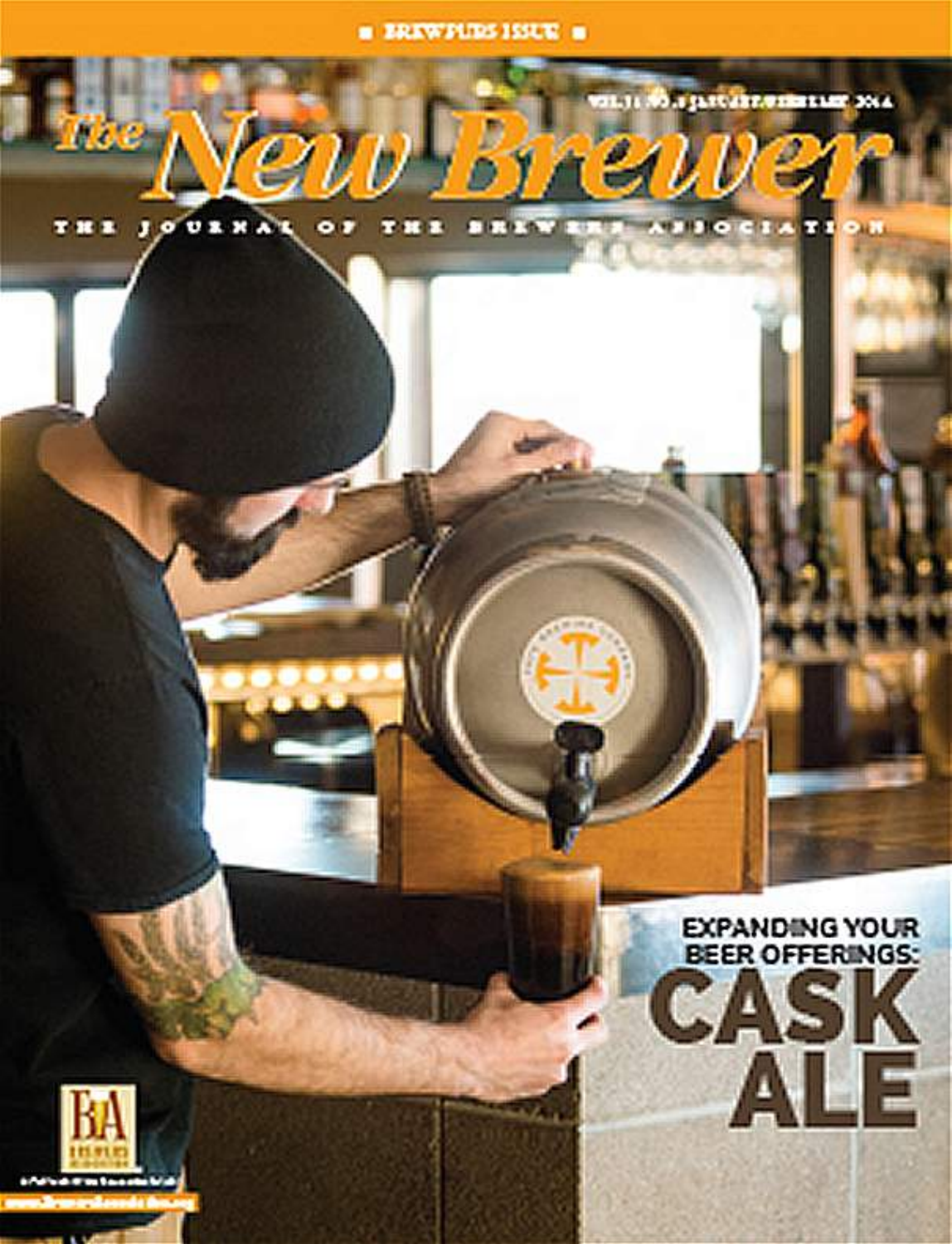# **IT'S NOT** MAGIC. **SPOKANE IT'S QUALITY CRAFTSMANSHIP.**

**Brewhouses Fermenters Brite tanks Hot & cold liquor tanks Sizes beginning at 20 barrels** Custom crafted in U.S.A.

**Spokane Industries** 509-421-4116 www.spokaneindustries.com her background as an attorney will be an asset to NBWA, our members, and the independent beer distribution industry," said Purser. "NBWA is fortunate to have such a strong and experienced leader join our team."

Prior to her leadership position with AAR, Knight spent more than five years as the execu tive vice president of government affairs for the National Association of Broadcasters (NAB). Be fore gaining significant experience in the communications and transportation industries, Knight served as Washington representative and direc tor of government affairs at NBWA from 1999 through 2005.

#### **GROWLER THAT GIVES** Introducing MiiR's



latest product, the world's first ever insulated, thread less growler that gives back! Made out of premi um stainless steel, the MiiR growler is designed with a wire swing-top lid and perfect seal and hard shell technology, sure to keep all 64 ounces of a customer's craft beer cold for 24 hours.

In keeping with the MiiR corporate sustainable giving platform, every MiiR growler purchased pro vides clean drinking water

for an entire year to a person in need. Roughly one in eight lack access to clean drinking water, and disease from unsanitary water kills more peo ple every year than all forms of violence, including war—but just \$20 can provide one person with clean water.

Each MiiR growler comes with a unique track ing bracelet that has an engraved identification number. The personal number can be entered into the MiiR tracking system online, and the consumer will be notified in six to 18 months of the specific well project location that he or she helped fund.

For more information on MiiR bottles and growlers, go to www.miir.com.

### **SAINT ARNOLD, SONIC SOLVE LABEL**

**PROBLEM** Craft brew lovers can be a forgiving crowd when it comes to lax labeling on their favorite ales. A curling corner or skewed place ment doesn't tend to damage their brand loy alty. But even the most devoted fan would have found the new labels for Saint Arnold Brewing Company's seasonal Icon brand a deterrent to savoring the suds.

Sonic Air Systems, Inc. of Brea, Calif., how ever, rode to Icon's rescue. Since 1990, this manufacturer and creator of patented designs for high velocity air blower/air knife systems has successfully conquered drying challenges in multiple industries worldwide. Within five days of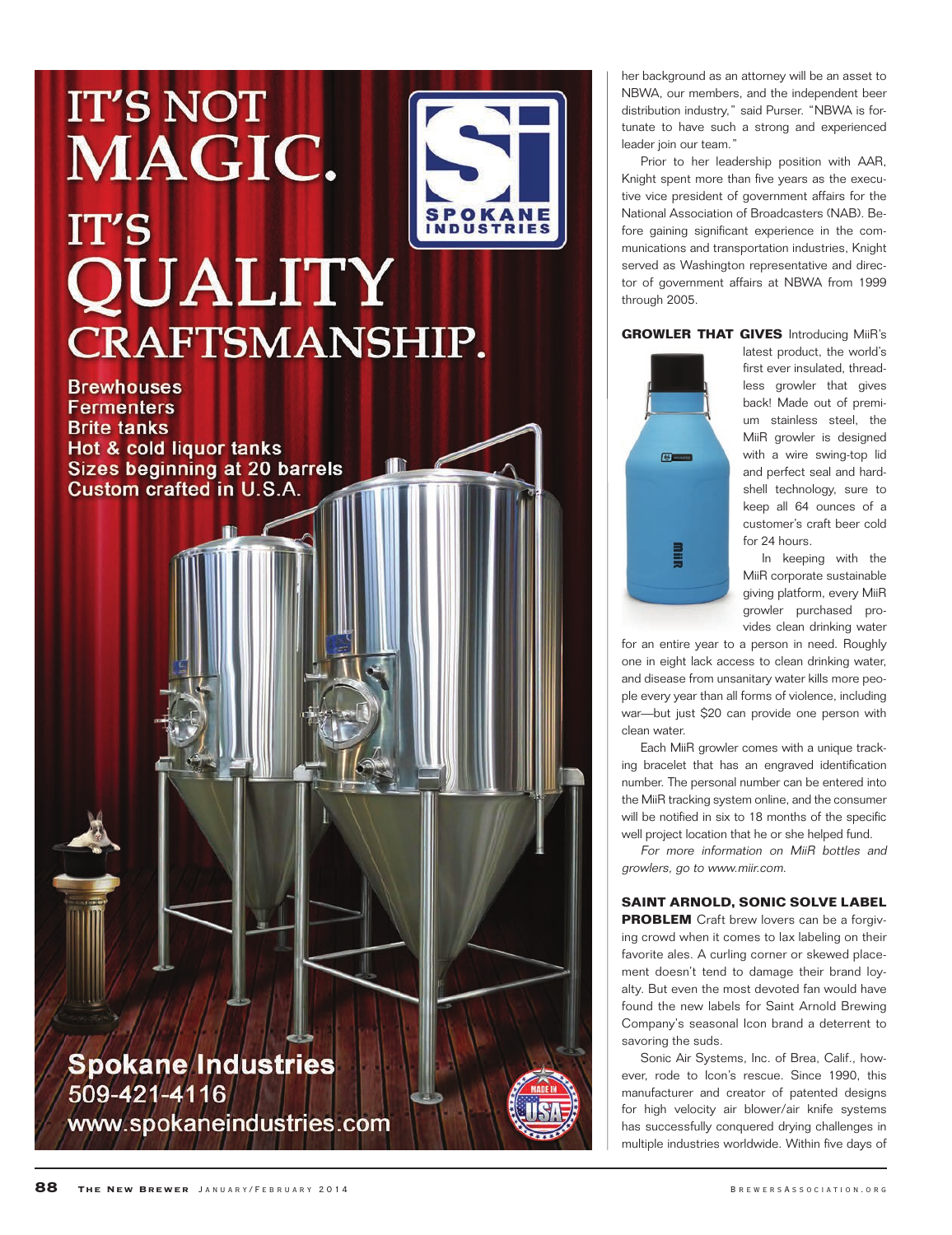Saint Arnold's call, its drying dilemma was solved.

Philip Dagger, the Houston-based brewery's packaging manager, had examined the specialty labels the morning they arrived. "It wasn't the correct label for wet beer bottles. These labels are made for dry bottles and liquor, and for square bottles, not round bottles like ours. Also the stitching or paper thread was horizontal instead of vertical—not good on a round surface."

Like most craft breweries, Saint Arnold cold fills its bottles, so there is a challenge with condensation and labeling. Even though the bottling line is inside and air-conditioned, Houston's wick edly high humidity further tests label application.

With the first application of the upscale Icon label, Dagger saw it buckle and fold the wrong way. Line speeds went to a crawl at 50 bpm. He decided to bottle the beer and bypass the labeler, then dry each bottle by hand and revisit the label er at 115-120 bpm. "The labeling was still pretty bad. That day, I tried to find out about a drier." For the next five days, he also experimented with different applications and types of glue. Nothing was improving label adherence.

Saint Arnold's glue representative told Dag ger about Sonic Air Systems, and Sonic rep Da vid Werther drove the 250 miles from Dallas to Houston with the Sonic demo packed and ready to go. Werther arrived at Saint Arnold while the bottling line "was running really slowly, like they had to. We could attach air knife brackets to their line with c-clamps and vice grips on the fly, even with the line in operation."

The install of the Sonic 70, 10HP high veloc ity air blower with two 24" conventional XE air knives was easy. "No finetuning," noted Dagger. "With the air knives, we just put an angle on it, and it was perfect." The only glitch was related to noise: the bottling line is located right next to the case packers, and they objected to the blow er volume. Sound was reduced by storing the blower in an adjacent room and running approxi mately 30 feet of piping from the blower to the air knives. With the Sonic equipment in place, Icon line speeds doubled, from 50 to 110 bpm. As line speeds accelerated, use rates of glue decreased.

The packing operation itself benefitted from the air knife system. "Before the Sonic system, the bottles packed were wet," noted Werther. "Wet cardboard loses strength, so there were issues." With the drying challenge resolved, the Icon label has found redemption, Saint Arnold can rest in peace and brew lovers can enjoy aesthet ics with their ale.

Sonic Air Systems services all sectors of the manufacturing industry worldwide, providing engi neered blower and air knife solutions. It manufactures an entire range of blowers, air knives, enclosures, HEPA filters, and other accessories used in drying/liquid blow-off, cooling, coating control, static control, and a wide array of applications in air/gas handling. Since the company's found ing in 1990 it has provided tens of thousands of



## **Bring Your Brewery** to the Next Level

If you are thinking about increasing the capacity and productivity of your facility, our brewery separators can help. Besides improving product quality, machines from our HB Separator System will:

- Ensure consistent filtration results
- · Minimize product losses
- Accelerate production time
- Reduce filtration operating costs.

These benefits will directly impact your brewery's bottom line. For more information, contact Paul Battaglia at 201-784-4337 or Paul.Battaglia@gea.com or visit us online at www.wsus.com.

GEA Mechanical Equipment US, Inc. **GEA Westfalia Separator Division** 

Toll-Free: 800-722-6622 . 24-Hour Technical Help: 800-509-9299 www.gea.com

engineering for a better world